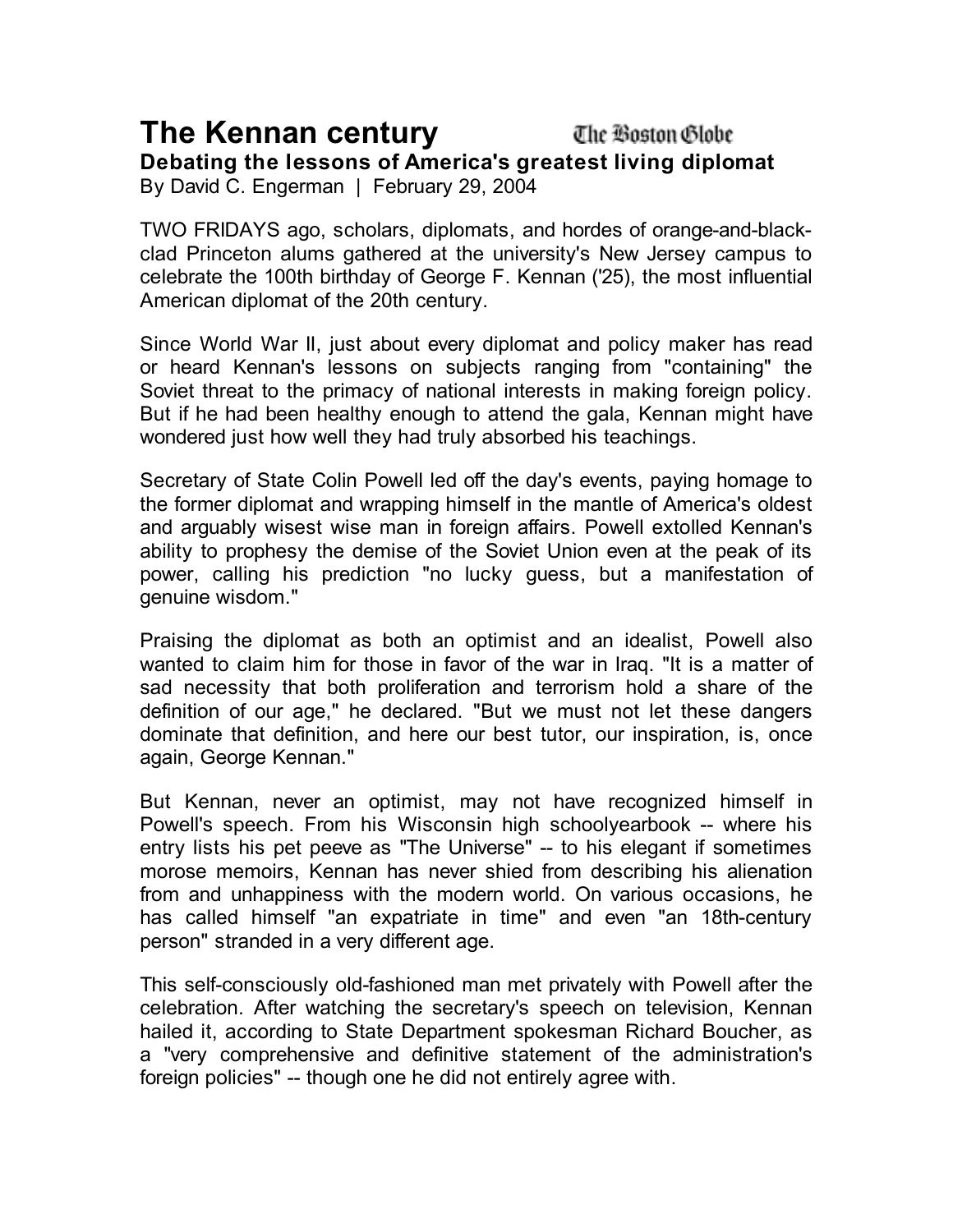Kennan's most significant policy pronouncements adhered to the foreign policy doctrine known as realism, founded on the idea that nations should act in their own self-interest rather than any desire to improve the world. His famous documents of the early Cold War -- the secret Long Telegram of 1946, written while Kennan was posted in Moscow; and the famous article "The Sources of Soviet Conduct," published in 1947 in the journal Foreign Affairs under the pseudonym "X" -- show his dismay at naive hopes that the Soviet-American wartime alliance against Germany would last. Josef Stalin, he argued, was a cruel dictator atop a brutal system, not a fit or faithful ally for the United States.

But Kennan also feared that "hysterical anti-Sovietism" would lead to precipitate American actions detrimental to its long-term interests. Through the 1940s and `50s, he spoke out against the policy of "rollback," the notion that Americans should capitalize on their immense military advantage to challenge Stalin directly. The answer, Kennan famously proposed, was the "long-term, patient but firm and vigilant containment of Russian expansive tendencies." Americans should work with their allies to limit the Soviet Union's further expansion -- even if it meant accepting Soviet control in Eastern Europe. Containment would increase the "strains" inherent in Soviet society and eventually "promote tendencies which must eventually find their outlet in either the break-up or the gradual mellowing of Soviet power" -- a scenario he had anticipated, in a more speculative vein, as early as 1932.

Kennan's realism and pessimism were of a piece. Only diplomats sufficiently sheltered from the fickle winds of public opinion -- Kennan later proposed a "Council of State" selected from a nationwide panel of worthies -- could remain sufficiently above the fray to keep America's long-term interests in mind. This pessimistic view of popular opinion, ironically, led Kennan to voice antidemocratic sentiments but to support Democratic foreign policies and presidential candidates, including Adlai Stevenson in 1956 and anti-establishment candidate Eugene McCarthy early in the `68 presidential primary season.

The "realities of American foreign policy" (a term Kennan used frequently) dictated cutting American losses in Vietnam, seeking nuclear disarmament, and working to reverse environmental degradation -- policies he defended strictly in terms of national interests. Within a decade after devising containment, Kennan denied paternity for it, saying it relied too heavily on armaments (especially nuclear ones) and not enough on diplomacy. Kennan was a more of a Cold Warrior than a warrior.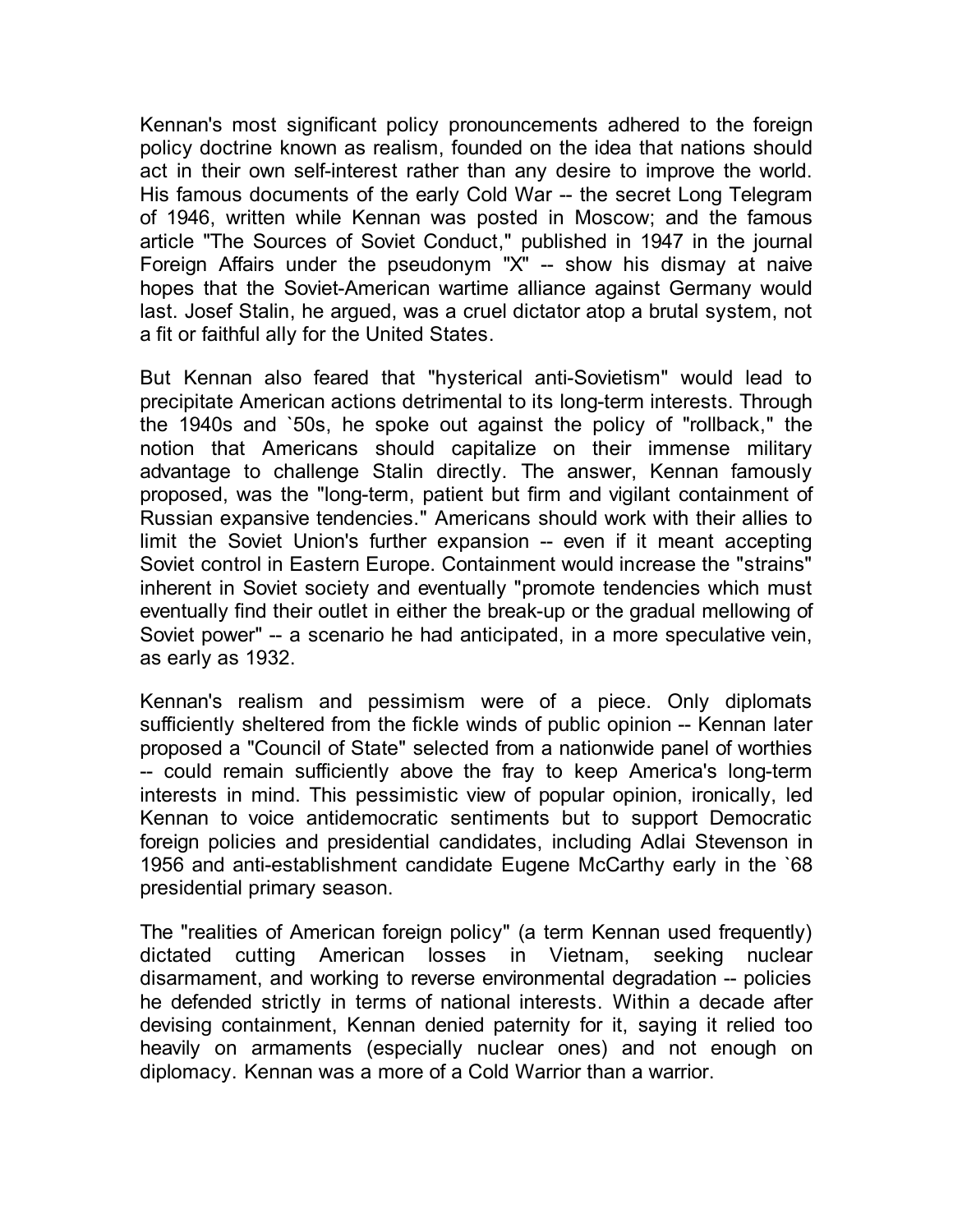At the conference, Powell was not alone in trying to link Kennan's ideas to today's foreign policy dilemmas. Colonel Dallas Brown, a Princeton alumnus and career Army officer who had first met Kennan because (in the words of his superior officer) he could "speak Ivy League," enumerated Kennan's lessons for the Bush administration. Brown emphasized the diplomat's belief in "the power of personal and professional diplomacy" and his "mistrust of military hierarchies and military instruments."

These lessons, one might add, are not universally embraced in the office of Under Secretary of Defense Douglas Feith, for whom Brown works. Indeed, John Mearsheimer, a political scientist at the University of Chicago and leading realist commentator, cited Kennan's ideas against the "Bush Doctrine" of preemptive war, which he denounced as "not viable" -- to hearty applause from the audience.

Historically, Mearsheimer said, only two rulers were aggressive enough to warrant preemptive war: Napoleon and Hitler. "We could have contained Iraq," he said. And as for the possibility of blackmail with weapons of mass destruction, he asked, "If Soviet leaders with thousands of nuclear missiles couldn't blackmail us, how could Saddam," even if he'd had a handful?

Journalist Chris Hedges, author of "War Is a Force That Gives Us Meaning," shared Mearsheimer's praise for Kennan's "wisdom of containment," if not what he saw as the realists' overly narrow definition of national interest. "Stopping genocide is in our self-interest," he said, reeling off a list of recent tragedies that should have generated a strong American response.

Kennan hardly needs Mearsheimer or Hedges to oppose the current administration's foreign policy in his name. Jack Matlock, former ambassador to the Soviet Union and a friend and colleague of Kennan's, told a questioner that Kennan was "very much against" the war in Iraq, both because Hussein "posed no threat to us directly" and also because of his skepticism about "American ability to change other cultures and societies." Indeed, in a little-noticed 2002 interview in The Hill, a nonpartisan weekly for Congressional insiders, Kennan blasted the Bush Doctrine (which he called a "great mistake"), along with the administration's failure to exhaust nonmilitary options for Iraq and the "timidity" of congressional Democrats' opposition to Bush.

Yale historian John Lewis Gaddis, Kennan's official biographer (and author of a recent book defending the doctrine of preemption), ended his talk on a more personal note. In a moving close to the day's events, Gaddis played